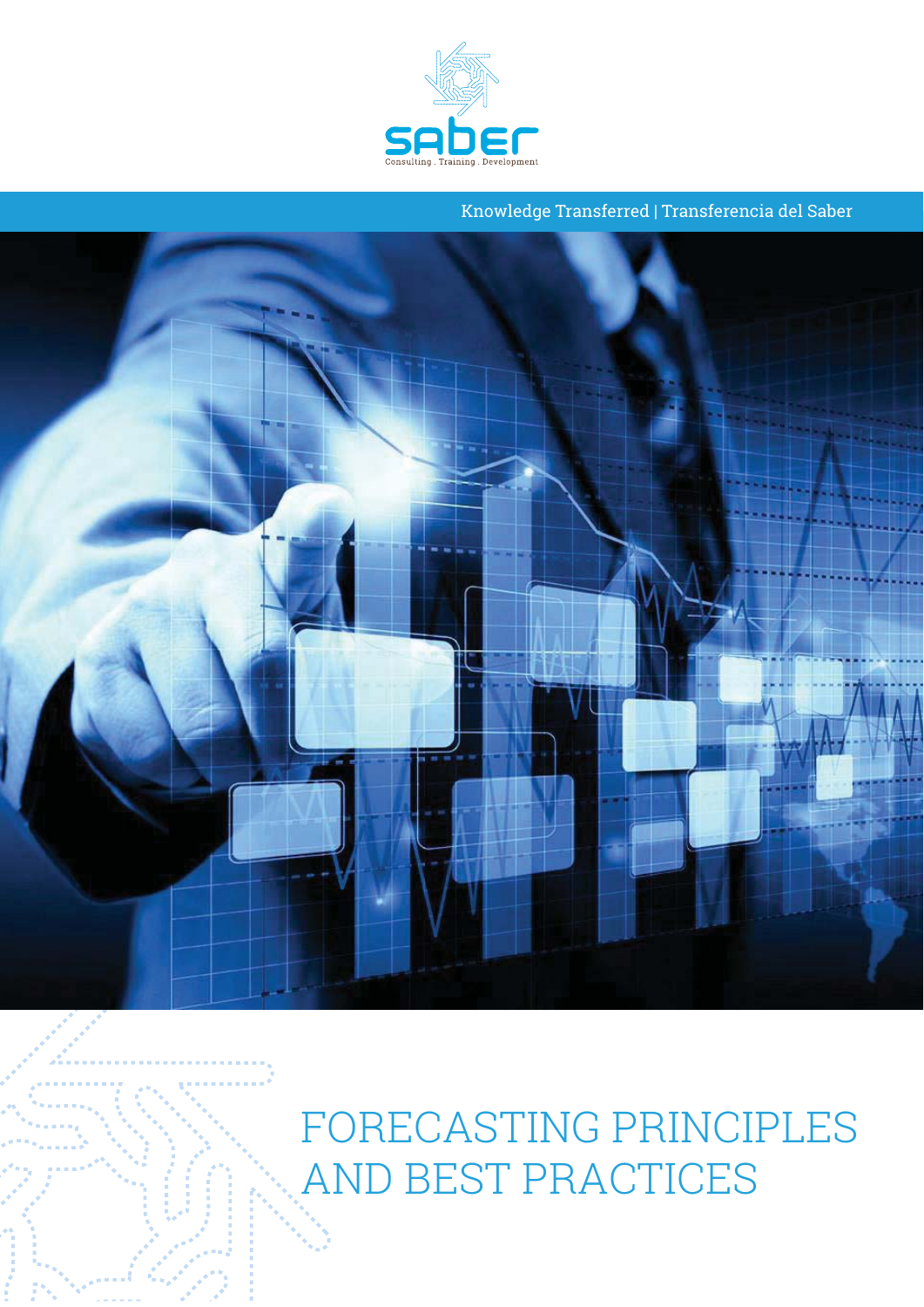# **ABOUT** ORGANIZERS



Saber Middle East is a vibrant consulting and training firm dedicated towards serving companies in the MENA region to achieve Operations Excellence. It is lead through partners who have over 20 years of international experience in USA, Brazil, the Middle East and GCC countries.



The International Institute of Forecasters (IIF), is a non-profit organization dedicated to developing the knowledge on forecasting. Its main objective is bridging the gap between theory and practice, and bringing together decision makers, forecasters, and researchers from all nations to improve the quality and usefulness of forecasting.

# **CONTACT INFO**

Head Office: T/F +961 5 430 574 | M +961 3 977 280 Branch Office: T +971 50 648 6812 training@saber-mena.com www.saber-mena.com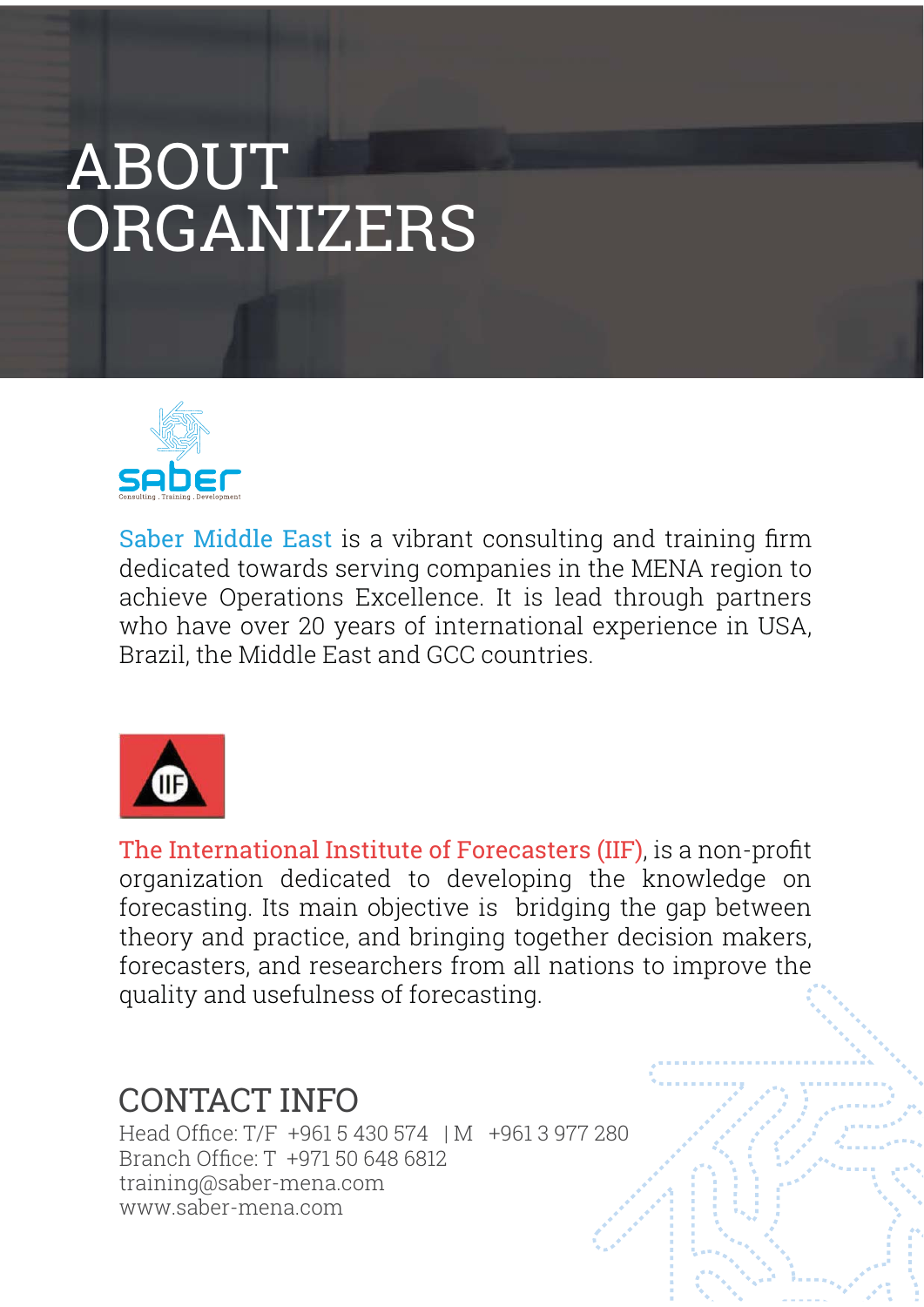

CPDF is a certification program for demand forecasters and planners working in supply chain industries, and endorsed by The International Institute of Forecasters (IIF), whose purpose is to advance knowledge and research in forecasting.

The CPDF program is comprised of three levels: Level I - Basic. Level II - Master, and Level III - Pro.

Each Level of the CPDF consists of both instructor-led workshop training hours, and independent hours to be accomplished through self-paced e-learning environment. The successful completion of each level will qualify participants to earn a certificate:

**CPDF Level I** - Forecasting Principles and Best Practices **CPDF Level II** - Forecasting Methods and Performance Management CPDF Level III - Certified Professional in Demand Forecasting (Pre-requisite Levels I & II)

The CPDF qualification will address multidimensional job roles in demand forecasting such as data display, database management, understanding quantitative and qualitative projection techniques, model creation and execution, forecast accuracy measurement, model and forecaster performance analysis, organization, and collaborative planning.

Interaction will be an integral part of the program. Computer workshops will follow each topic for practical training.

- 1. Full attendance of hands-on workshops is required
- 2. Successful submission of required worksheets through e-learning system
- 3. CPDF is not a test-based program; it's a hands-on workshop

 $\Box$  A laptop is required to run the computer exercises!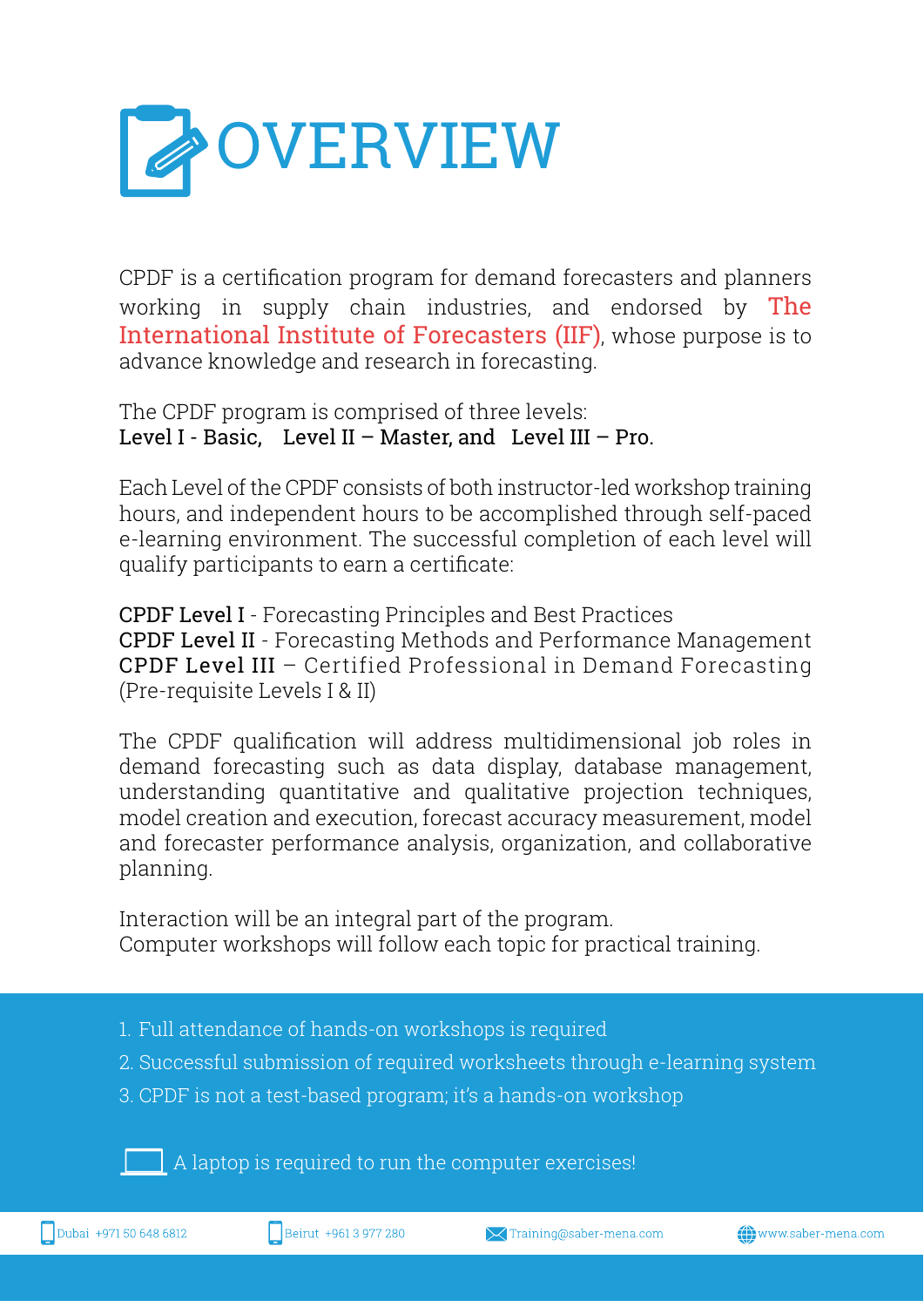# **O TRAINER PROFILE**

# **HANS LEVENBACH | PhD**

Dr. Hans is Founder and President of Delphus, Inc., which provides the PEER Planner Demand Forecasting and Replenishment Planning software solution for supply chain companies as well as hospital management organizations.

He began his career at AT&T Bell Laboratories as an applied statistician specializing in predictive analytics, forecaster training and developing decision support systems. After the breakup of the Bell System, he founded Delphus. He has taught statistics and forecasting courses at Columbia University as well as MBA Statistics at New York University.

Dr. Hans enjoys traveling and attending the annual International Symposium on Forecasting, where he gained much of the background for the most recent book. He is an elected Fellow. Past President. Treasurer of the International Institute Forecasters (IIF), and served on the editorial board of FORESIGHT, the practitioner journal published by the IIF. He is also a member of APICS, INFORMS, American Statistical Association and elected member of the International Statistics Institute

In collaboration with the International Institute of Forecasters. Dr. Hans has been instrumental in designing and constructing "Certified Professional in Demand Forecasting" (CPDF) curriculum for the professional certification of practitioners globally.



### Highlights

- Applied Statistician - Associate Professor - Founder & President
- Columbia University - New York University
- 
- AT&T Bell Laboratories
- Delphus Inc.  $-$  IIF.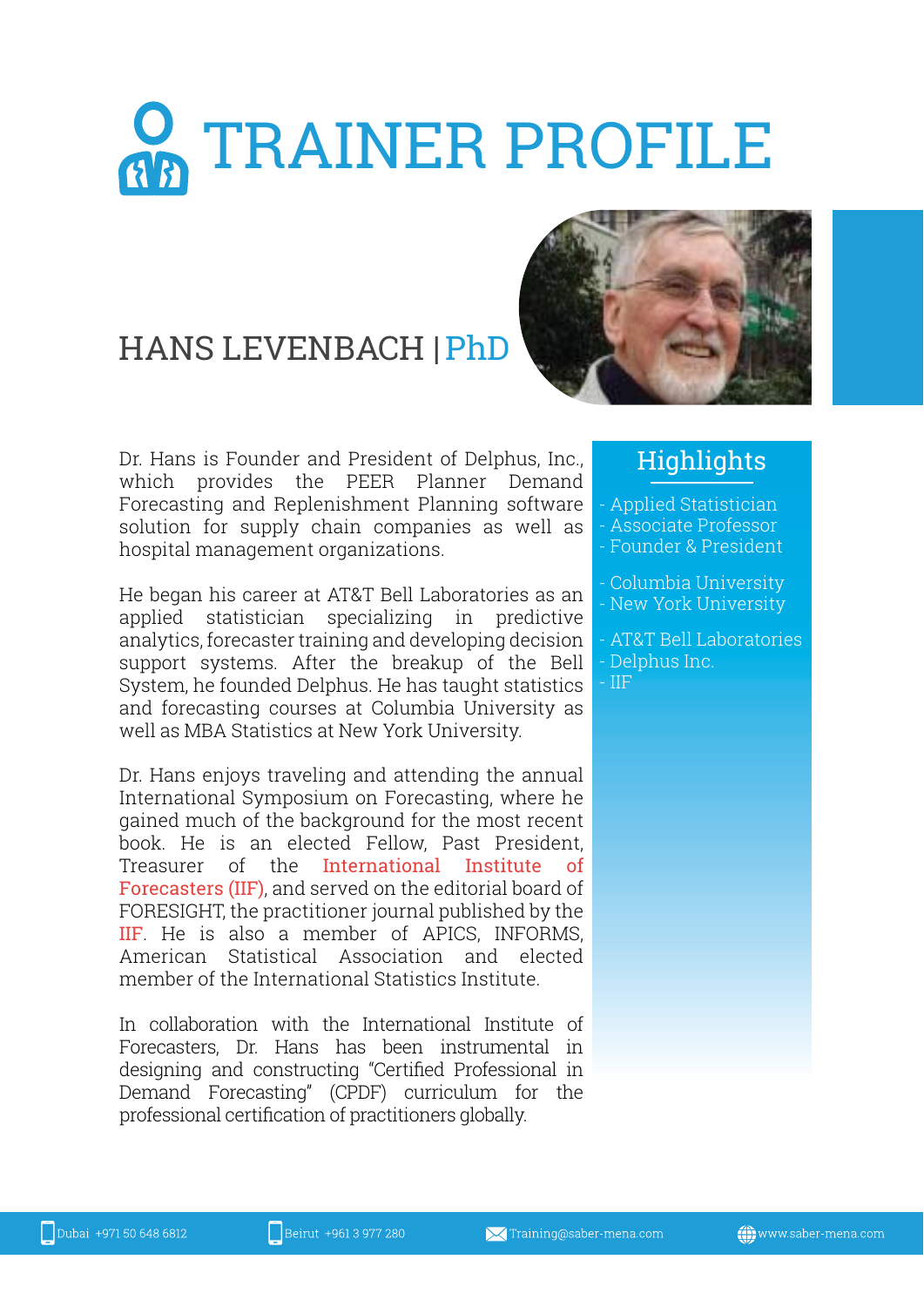Establish a framework for demand forecasting in the supply chain

Introduce a four-step process for streamlining the forecasting cycle

Define and visualize major demand forecasting techniques

Identify appropriate accuracy measures to evaluate demand forecasting and forecasting models

Complement non-traditional methods with proven approaches in forecasting model development

# WHO SHOULD ATTEND?

This program is directed to groups of members involved in planning, implementing and managing the company's functions:

- **同** Demand Planners
- **S** Supply Chain Managers
- ® Production Managers
- **Doll** Financial Analysts
- $\mathcal{V}$  Demand Forecasters
- & Operations Managers
- Sales Managers  $\mathcal{B}$
- Market Analysts <u>जून</u>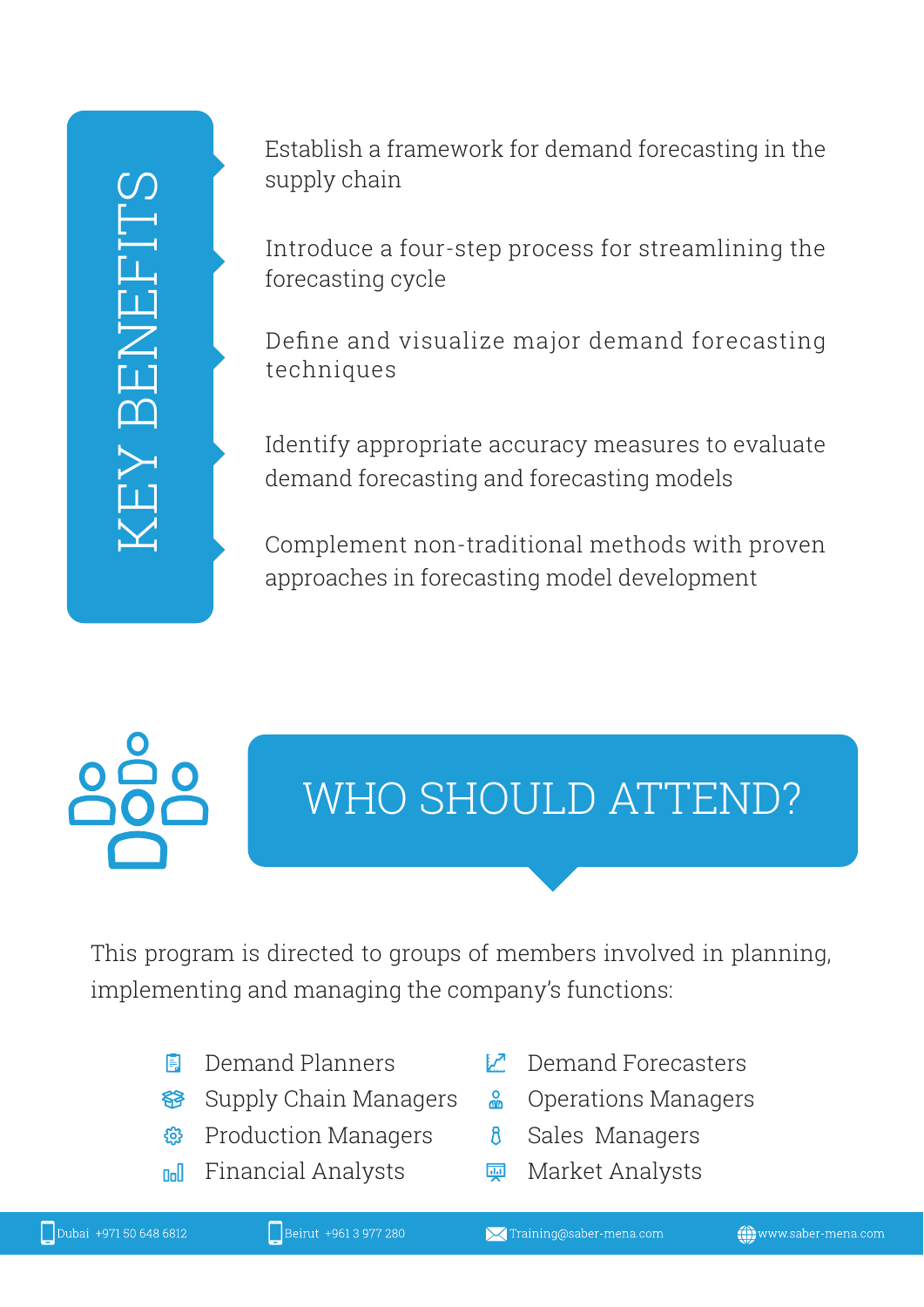

#### Part 0 - Pre-course Computer Workshop

#### Part I - Demand Forecasting in the Supply Chain

- 
- Demand Forecasting and the
- $\cdot$  Who will use the forecast and what are their data needs
- Forecasting as a structured process The PFFR Model  $\mathbf{y}$  and  $\mathbf{y}$  and  $\mathbf{y}$  and  $\mathbf{y}$

#### Part II - Framing the Demand Forecasting Job

- !- -
- . Iudaing the quality of data
- .<br>Handling unusual events a
- .<br>What are forecasting models?
- Quantitative vs. Qualitative m
- Evaluating forecasts and forecasting
- Combining and reconciling the final forecast <u>b-contracting</u> that is contracting the model of contract  $\frac{1}{2}$

#### Part III - How To Use Components of a Time Series

- 
- . Finding the lift in promotions with moving media
- Identifying day-of-week effects through ANOVA met
- . Creating additive and multiplicative seasonal factors
- Sessonal adjustment of time series b-# -+ -!- -

#### Part IV – Forecasting with Exponential Smoothing Models

- . Why use Naïve forecasting techniques?
- . Types of smoothing weights
- of the contraction of the state of the state of the state of the state of the state of the state of the state o
- . Annlying univariate time ceries techniques
- Handling special events with exponential s  $\mathbf{r}$  -  $\mathbf{r}$  -  $\mathbf{r}$  -  $\mathbf{r}$  -  $\mathbf{r}$  -  $\mathbf{r}$  -  $\mathbf{r}$  -  $\mathbf{r}$  -  $\mathbf{r}$
- · Scenario forecast
- .<br>Product lifecycle b-Harry Company and the second state of the second state of the second state of the second state of the second state of the second state of the second state of the second state of the second state of the second state of th

#### J[-? Part V – Measuring Forecast Accuracy

- 
- Forecasting accuracy vs. forecasting errors
- Goodness of fit versus forecast performanc<br>• Goodness of fit versus forecast performanc in the contract of the contract of the contract of the contract of the contract of the contract of the contract of the contract of the contract of the contract of the contract of the contract of the contract of the contrac
- Cost of inaccurate forecasts
- · Waterfall charts and accuracy measurement -

#### Part VI – Tracking Tools

- 
- Prediction-Realization Diagram and the husiness c  $\sim$
- Prediction intervals for time series forecasts
- · Cumulative tracking signals Trigg's trackin b-( - \* - -M-1X- \* -

#### Part VII - Practical Uses of the Forecast

- 
- Sales– Pricing: Flasticities
- .<br>Marations Safety stock <u>.</u>
- Finance Bolling forecasts  $\overline{\phantom{a}}$

#### Part VIII - Implementing a Forecasting Process

- $\sim$   $\sim$
- . Integration with Sunnly Chain
- Sales and Operations Planning
- · Best-in-breed demand management  $\mathcal{L}$  . The set of  $\mathcal{L}$

#### Get the In-House Training Experience!

Customize this course for your team. Saber Academy programs can be tailored to your training needs to suit your business requirements and relevant industry challenges. This will surely give a greater impact on developing your teams' skills and executing customer-winning strategies.

We offer great training tools within a comprehensive capacity building program.

If you have a team to train, our experts can come to you!

Contact us now for more information, or to arrange a free training needs analysis

□ Case Studies

**□**Interactive Games

 $\Box$  Team Exercises **□**Success Stories